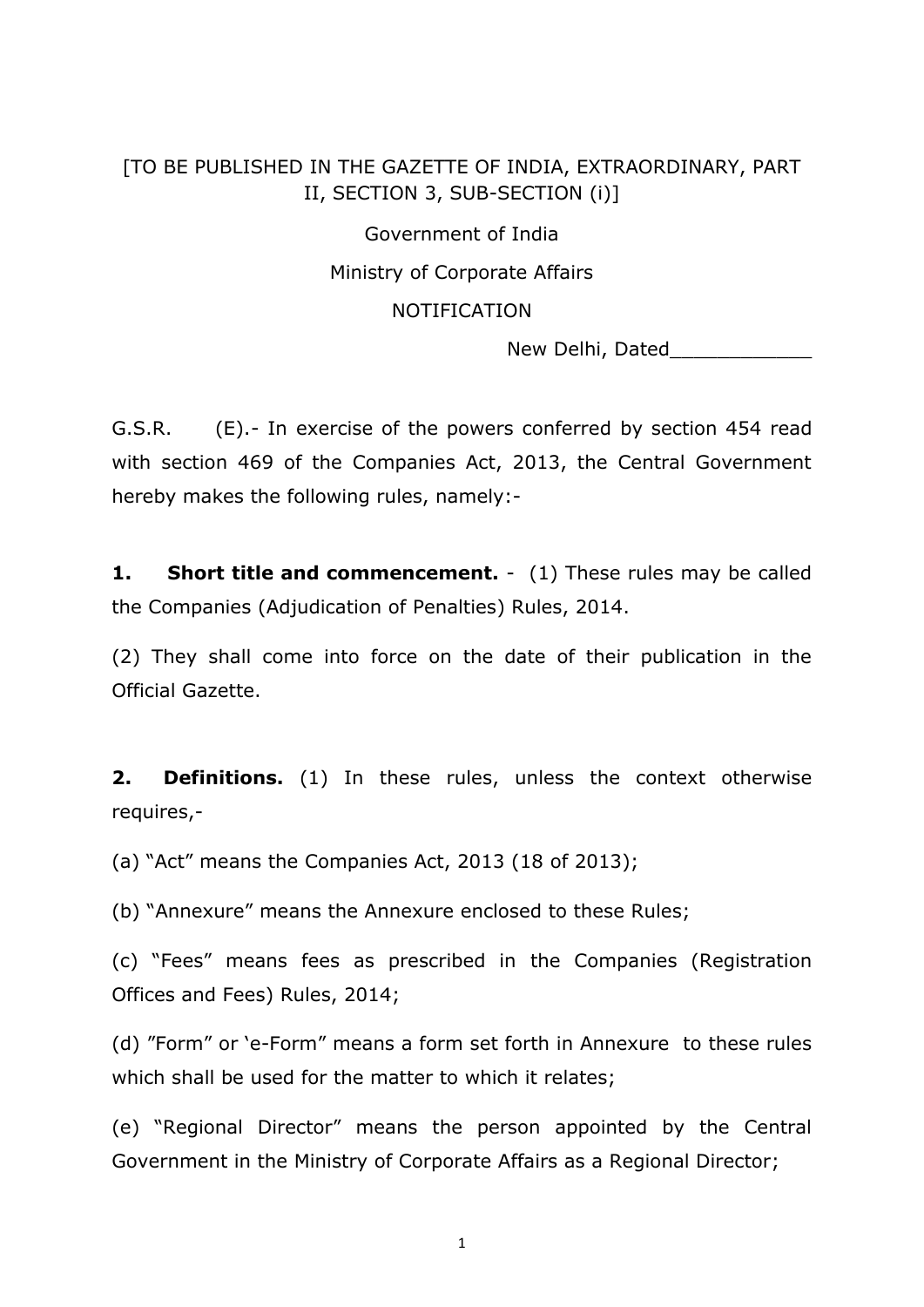(f) "section" means section of the Act;

(2) Words and expressions used in these rules but not defined, and defined in the Act or in the Companies (Specification of definitions details) Rules, 2014 shall have the meanings respectively assigned to them in the Act or in the said Rules.

**3. Adjudication of penalties.-** (1) The Central Government may appoint any of its officers, not below the rank of Registrar, as adjudicating officers for adjudging penalty under the provisions of the Act.

(2) Before adjudging penalty, the adjudicating officer shall issue a written notice to the company and to every officer of the company who is in default, to show cause, within such period as may be specified in the notice (not being less than fifteen days and more than forty five days from the date of service thereon), why the inquiry should not be held against him:

**Provided** that every notice issued under this sub-rule, shall clearly indicate the nature of non-compliance or default under the Act alleged to have been committed or made by such company and officer in default, as the case may be:

**Provided** further that the adjudicating officer may, for reasons to be recorded in writing, extend the period referred to above by a further period not exceeding fifteen days, if the company or officer (as applicable) satisfies the said officer that it has sufficient cause for not responding to the notice within the stipulated period.

(3) If, after considering the cause, if any, shown by such company or officer, the adjudicating officer is of the opinion that an inquiry should be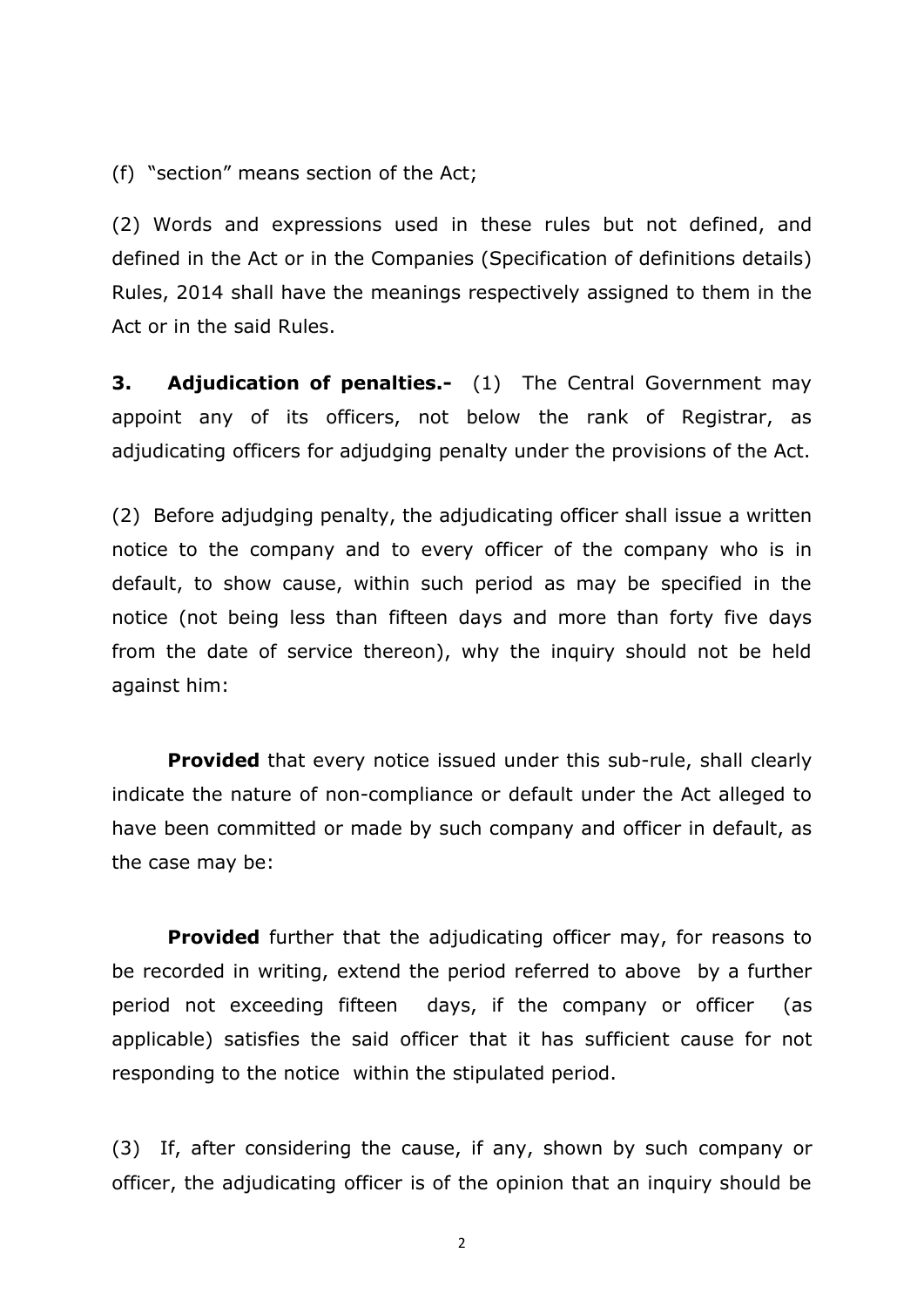held, he shall issue a notice fixing a date for the appearance of such company, through its authorised representative, or officer of such company whether personally or through his authorised representative

(4) On the date fixed for hearing and after giving a reasonable opportunity of being heard to the person(s) concerned, the adjudicating officer may, subject to reasons to be recorded in writing, pass any order as he thinks fit including an order for adjournment of the hearing to a future date.

(5) Every order passed under sub-rule (4), shall be dated and signed by the adjudicating officer.

(6) The adjudicating officer shall send a copy of the order passed by it to the concerned company or officer who is in default and to the Central Government.

(7) While holding an inquiry, the adjudicating officer shall have the following powers, namely:-

(a) to summon and enforce the attendance of any person acquainted with the facts and circumstances of the case;

(b) to order for evidence or to produce any document, which in the opinion of the adjudicating officer, may be useful for or relevant to the subject matter of the inquiry.

(8) If any person fails, neglects or refuses to appear as required under sub-rule (7) before the adjudicating officer, the adjudicating officer may proceed with the inquiry in the absence of such person after recording the reasons for doing so.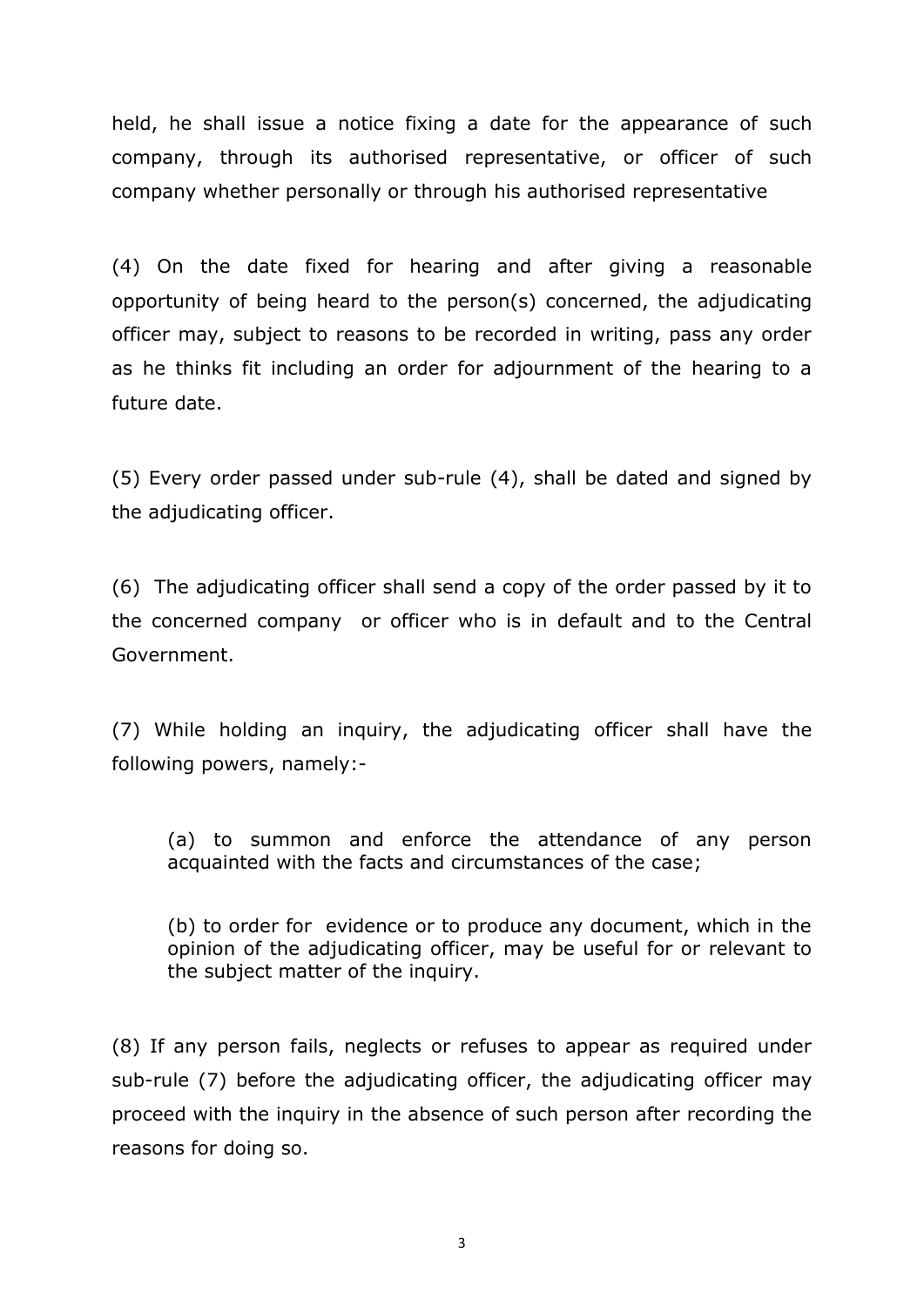(9) While adjudging quantum of penalty, the adjudicating officer shall have due regard to the following factors, namely:-

- (a) the amount of disproportionate gain or unfair advantage, wherever quantifiable, made as a result of the default;
- (b) the amount of loss caused to an investor or group of investors or creditors as a result of the default;
- (c) the repetitive nature of the default.

(10) All sums realised by way of penalties under the Act shall be credited to the Consolidated Fund of India.

**4. Appeal against the order of adjudicating officer. -** (1) Every appeal against the order of the adjudicating officer shall be filed in writing with the Regional Director having jurisdiction in the matter within a period of sixty days from the date of receipt of the order of adjudicating officer by the aggrieved party, in Form **ADJ** setting forth the grounds of appeal and shall be accompanied by a certified copy of the order against which the appeal is sought:

**Provided** that where the party is represented by an authorised representative, a copy of such authorisation in favour of the representative and the written consent thereto by such authorised representative shall also be appended to the appeal:

**Provided** further that an appeal in Form **ADJ** shall not seek relief(s) therein against more than one order unless the reliefs prayed for are consequential.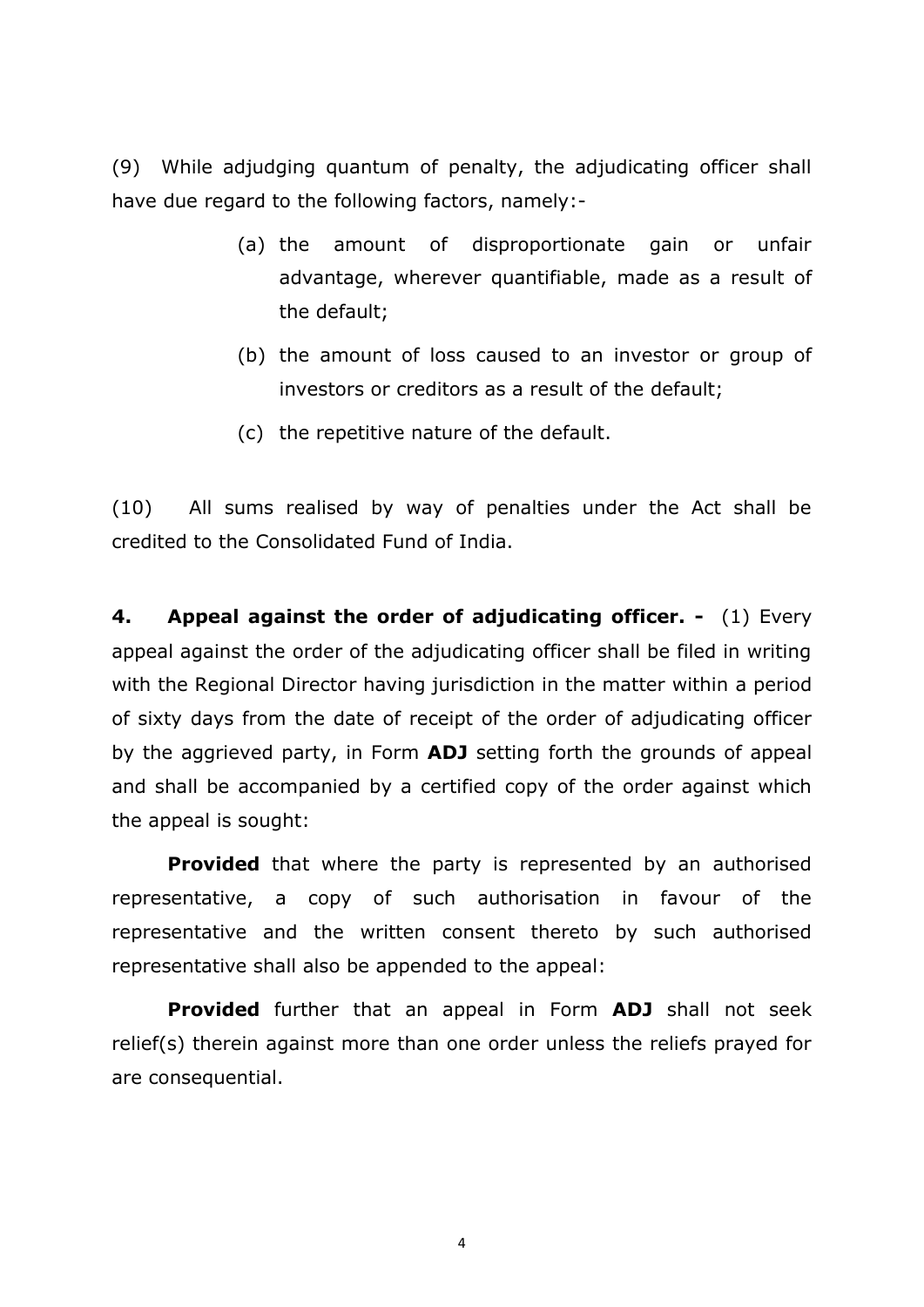(2) Every appeal filed under this rule shall be accompanied by such fee as provided in the Companies (Registration Offices and Fees) Rules, 2014.

**5. Registration of appeal**.- (1) On the receipt of an appeal, office of the Regional Director shall endorse the date on such appeal and shall sign such endorsement.

(2) If, on scrutiny, the appeal is found to be in order, it shall be duly registered and given a serial number:

 **Provided** that where the appeal is found to be defective, the Regional Director may allow the appellant such time, not being less than fourteen days following the date of receipt of intimation by the appellant from the Regional Director about the nature of the defects, to rectify the defects and if the appellant fails to rectify such defects within the time period allowed as above, the Regional Director may by order and for reasons to be recorded in writing, decline to register such appeal and communicate such refusal to the appellant within a period of seven days thereof:

**Provided** further that the Regional Director may, for reasons to be recorded in writing, extend the period referred to in the first proviso above by a further period of fourteen days if an appellant satisfies the Regional Director that the appellant had sufficient cause for not rectifying the defects within the period of fourteen days referred to in the first proviso.

**6. Disposal of appeal by Regional Director.-** (1) On the admission of the appeal, the Regional Director shall serve a copy of appeal upon the adjudicating officer against whose order the appeal is sought along-with a notice requiring such adjudicating officer to file his reply thereto within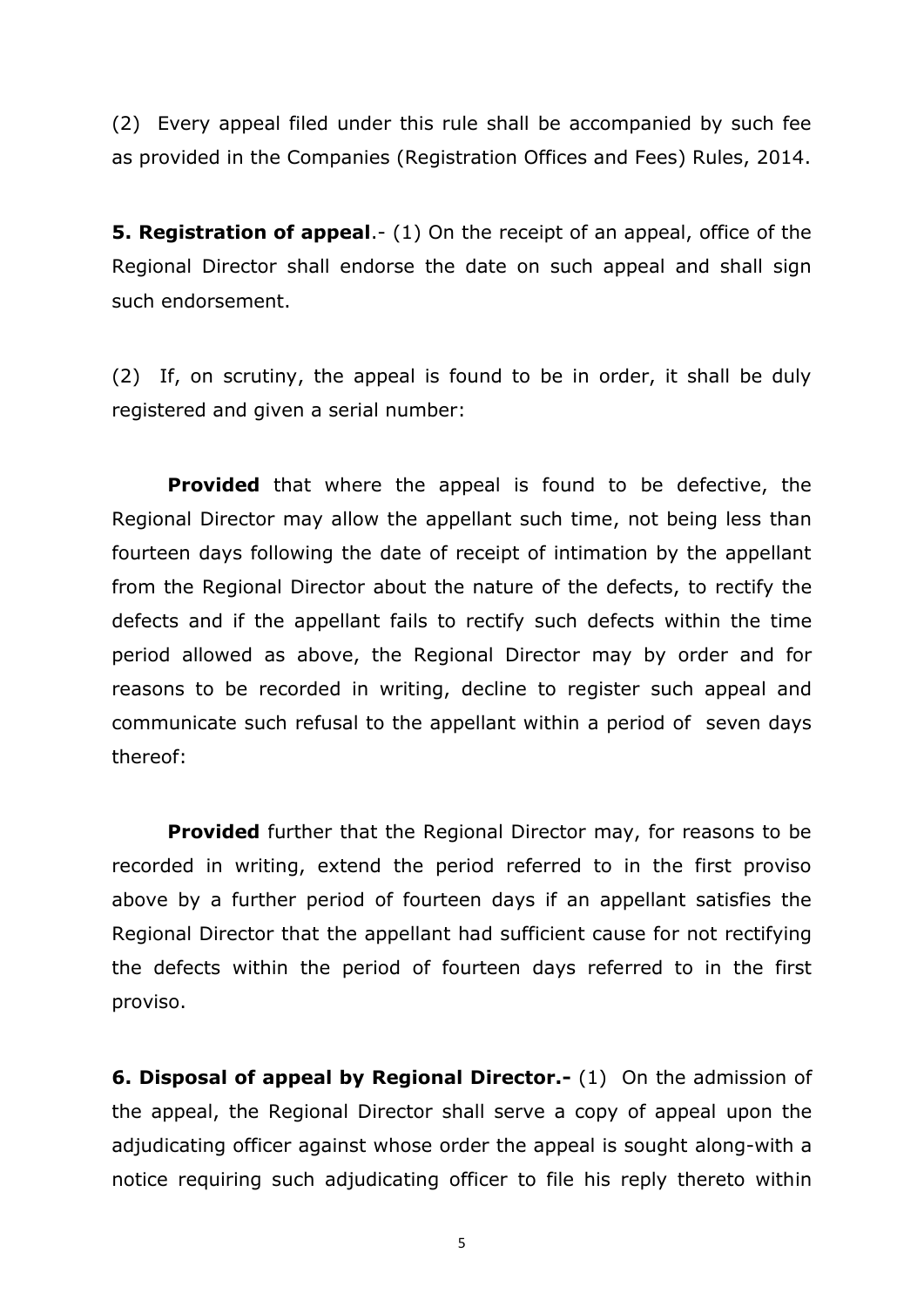such period, not exceeding twenty-one days, as may be stipulated by the Regional Director in the said notice:

Provided that the Regional Director may, for reasons to be recorded in writing, extend the period referred to in sub-rule (1) above for a further period of twenty-one days, if the adjudicating officer satisfies the Regional Director that he had sufficient cause for not being able to file his reply to the appeal within the above-said period of twenty-one days.

(2) A copy of every reply, application or written representation filed by the adjudicating officer before the Regional Director shall be forthwith served on the appellant by the adjudicating officer.

(3) The Regional Director shall notify the parties, the date of hearing of the appeal which shall not be a date earlier than thirty days following the date of such notification for hearing of the appeal.

(4) On the date fixed for hearing the Regional Director may, subject to the reasons to be recorded in writing, pass any order as he thinks fit including an order for adjournment of the hearing to a future date.

(5) In case the appellant or the adjudicating officer does not appear on the date fixed for hearing, the Regional Director may dispose of the appeal *ex-parte:*

**Provided** that where the appellant appears afterwards and satisfies the Regional Director that there was sufficient cause for his nonappearance, the Regional Director may make an order setting aside the *ex-parte* order and restore the appeal.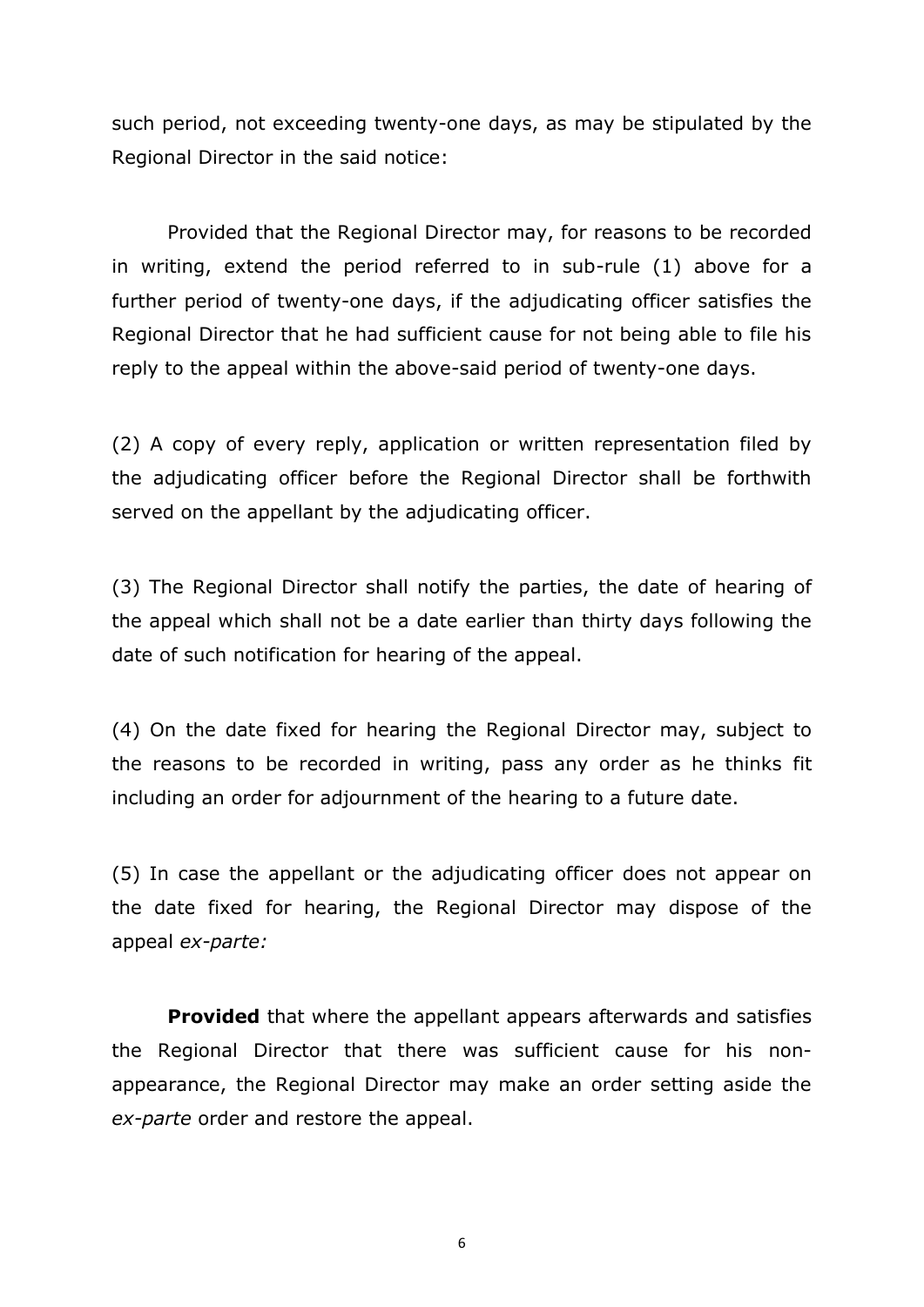(6) Every order passed under this rule shall be dated and signed by the Regional Director.

(7) A certified copy of every order passed by the Regional Director shall be communicated to the adjudicating officer and to the appellant forthwith and to the Central Government.

 $\overline{\phantom{a}}$ 

\*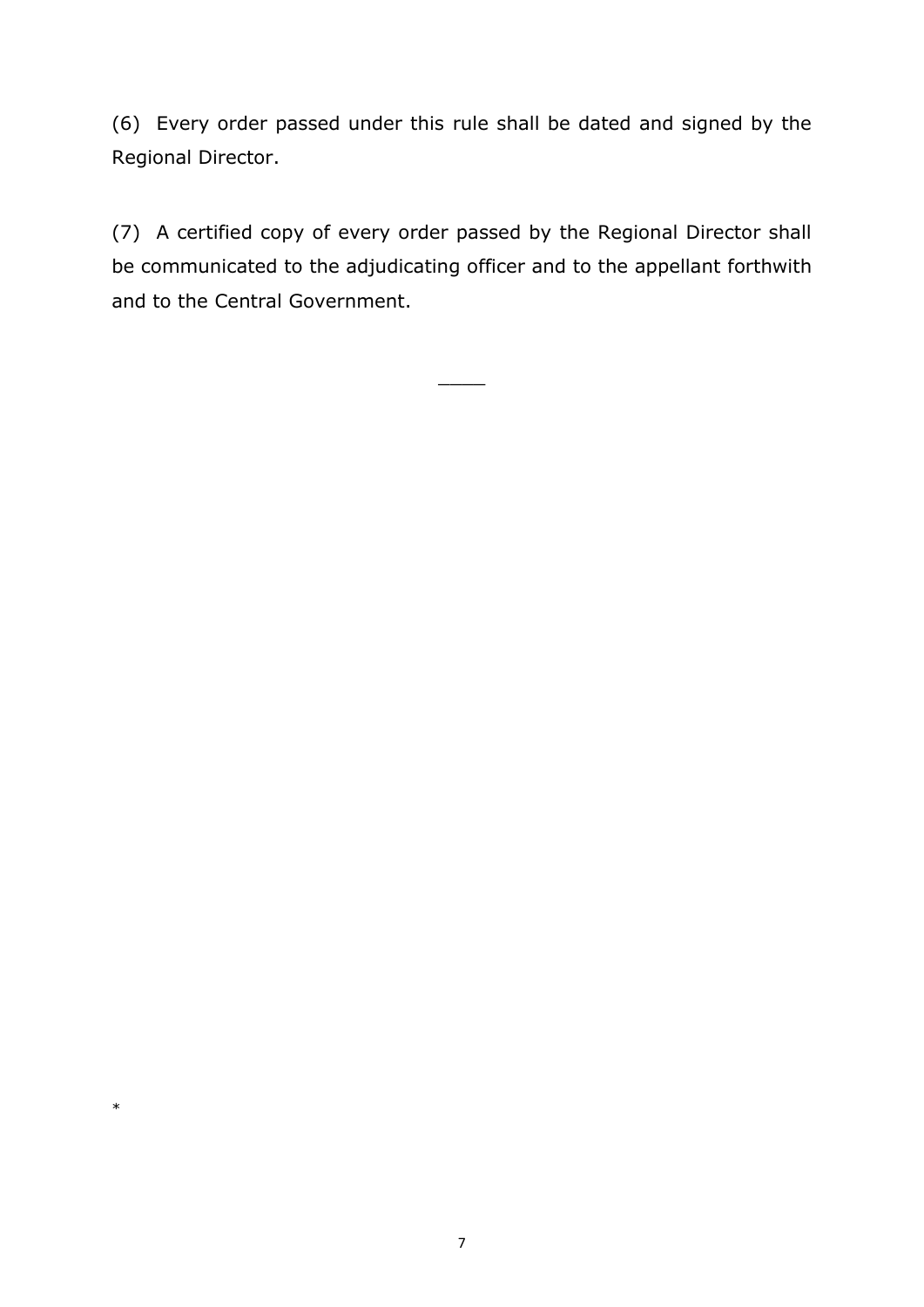Annexure

| <b>FORM NO. ADJ</b><br>[Pursuant to Section 454(5) of the companies<br>Act, 2013 and rule 4(1) of the Companies<br>(Adiudication of Penalties) Rules, 20141 |  | <b>Memorandum of Appeal</b> |  |  |  |
|-------------------------------------------------------------------------------------------------------------------------------------------------------------|--|-----------------------------|--|--|--|
| Form language o English o Hindi<br>Refer the instruction kit for filing the form.                                                                           |  |                             |  |  |  |
| <b>Before the Regional Director</b><br>In the matter of the CompaniesAct, 2013<br>And                                                                       |  |                             |  |  |  |
| In the matter of appeal against the order made on by                                                                                                        |  |                             |  |  |  |
| 1.*Category of Appellant                                                                                                                                    |  |                             |  |  |  |
| 2.*Corporate identity number (CIN) or Foreign<br>Company registration number (FCRN)                                                                         |  | Pre-fill                    |  |  |  |
| 3. (a) Name of the company<br>(b) Address of the registered office or principal place of business in India                                                  |  |                             |  |  |  |
| (c)email id of the company                                                                                                                                  |  |                             |  |  |  |
| 4. Details of appellant                                                                                                                                     |  |                             |  |  |  |
| (a) *DIN/PAN/Passport number                                                                                                                                |  | Pre-fill                    |  |  |  |
| $(b) * Name$                                                                                                                                                |  |                             |  |  |  |
| (c) Address *Line I                                                                                                                                         |  |                             |  |  |  |
| Line II<br>(d) *City                                                                                                                                        |  |                             |  |  |  |
| (e) *State                                                                                                                                                  |  |                             |  |  |  |
| (g) Country                                                                                                                                                 |  |                             |  |  |  |
| (h) *Pin Code                                                                                                                                               |  |                             |  |  |  |
| (i) *email id                                                                                                                                               |  |                             |  |  |  |
| 5.* Details of the respondent                                                                                                                               |  |                             |  |  |  |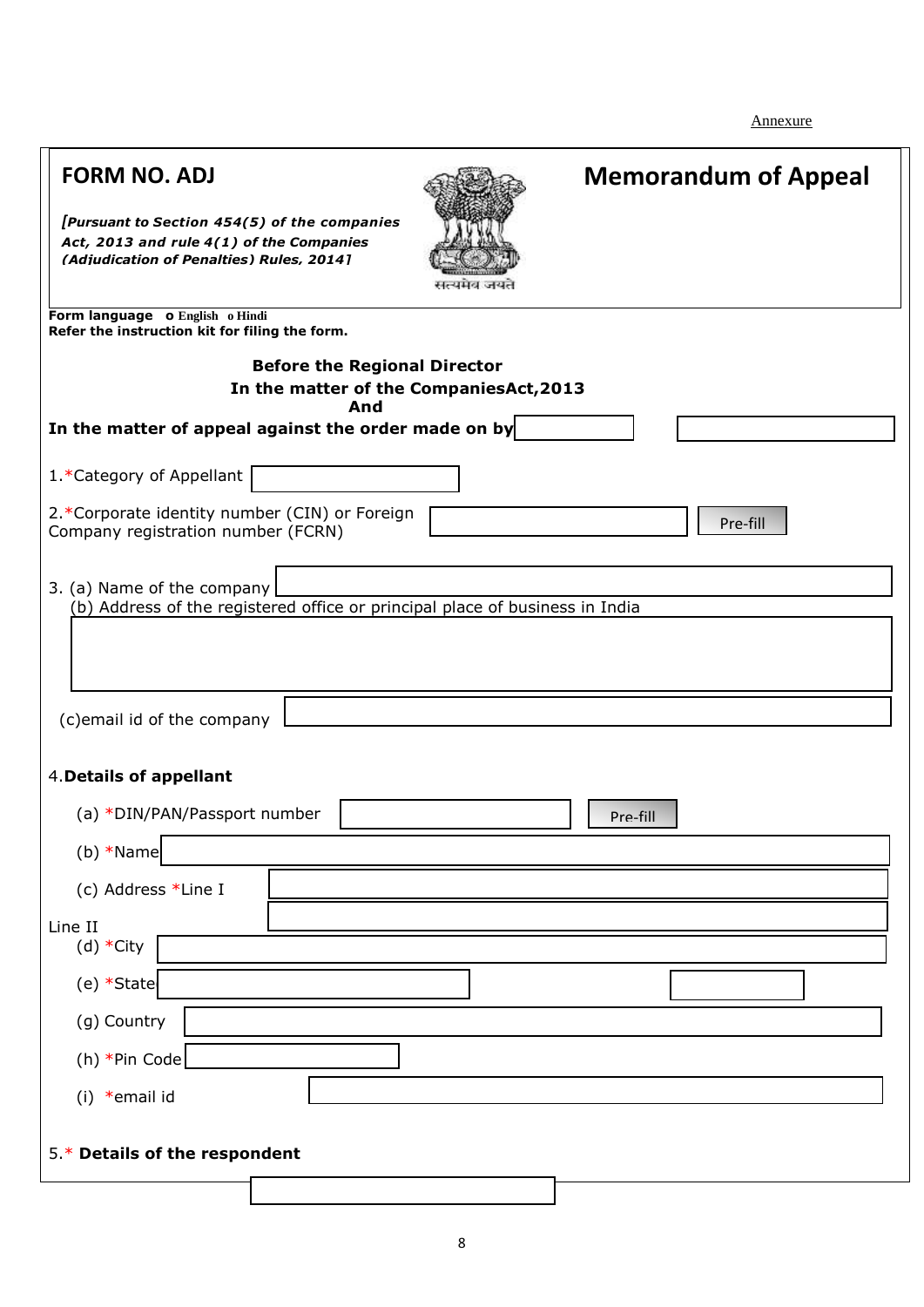| (a)Adjudicating officer                       |  |  |  |  |  |
|-----------------------------------------------|--|--|--|--|--|
| Specify 'Others'                              |  |  |  |  |  |
| (b) Address                                   |  |  |  |  |  |
|                                               |  |  |  |  |  |
|                                               |  |  |  |  |  |
| 6.* Section under which penalty was imposed   |  |  |  |  |  |
|                                               |  |  |  |  |  |
| 7.* Penalty imposed (Amount in Rupees)        |  |  |  |  |  |
| 8.* Reason for Penalty                        |  |  |  |  |  |
|                                               |  |  |  |  |  |
|                                               |  |  |  |  |  |
| 9. Details of imprisonment (if any)           |  |  |  |  |  |
|                                               |  |  |  |  |  |
| 10. Specify the relevant Form number (if any) |  |  |  |  |  |
| 11. SRN of the form specified above           |  |  |  |  |  |
| 12. *Synopsis of case                         |  |  |  |  |  |
|                                               |  |  |  |  |  |
|                                               |  |  |  |  |  |
|                                               |  |  |  |  |  |
| 13.*Grounds of appeal                         |  |  |  |  |  |
|                                               |  |  |  |  |  |
|                                               |  |  |  |  |  |
|                                               |  |  |  |  |  |
|                                               |  |  |  |  |  |
| 14.*Relief sought                             |  |  |  |  |  |
|                                               |  |  |  |  |  |
|                                               |  |  |  |  |  |
|                                               |  |  |  |  |  |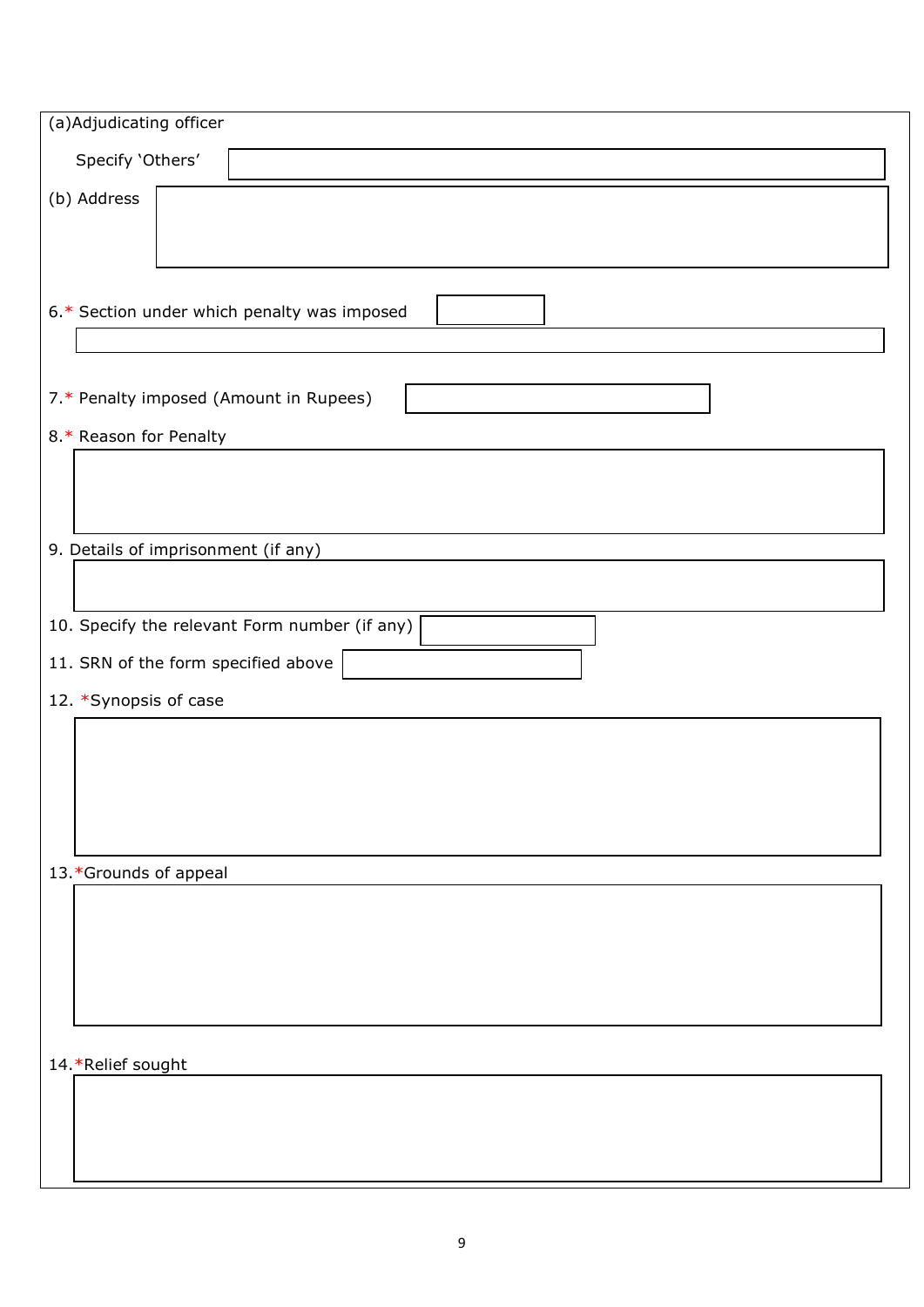|                            | 15.*Interim relief sought(if any)                               |                                                                                                             |        |
|----------------------------|-----------------------------------------------------------------|-------------------------------------------------------------------------------------------------------------|--------|
|                            |                                                                 |                                                                                                             |        |
|                            |                                                                 |                                                                                                             |        |
|                            |                                                                 |                                                                                                             |        |
|                            |                                                                 |                                                                                                             |        |
|                            | 16. *Date of issuing certified copy of Penalty order            |                                                                                                             |        |
|                            | 17. Due date by which the order has to be filed                 |                                                                                                             |        |
| 18. Delay in days          |                                                                 |                                                                                                             |        |
|                            | 19. Reason for delay in filing the order                        |                                                                                                             |        |
|                            |                                                                 |                                                                                                             |        |
|                            |                                                                 |                                                                                                             |        |
|                            |                                                                 |                                                                                                             |        |
|                            | 20. Details of the Condonation given (if any)                   |                                                                                                             |        |
|                            |                                                                 |                                                                                                             |        |
|                            |                                                                 |                                                                                                             |        |
|                            | 21. *Jurisdiction of Regional Director                          |                                                                                                             |        |
|                            |                                                                 |                                                                                                             |        |
| <b>Regional Director.</b>  |                                                                 | The appellant declares that the subject matter of appeal falls within the jurisdiction of the               |        |
| <b>Attachments</b>         | 1.* Certified copy of the order against which appeal is sought; |                                                                                                             | Attach |
|                            | 2. Copy of authorization in favor of authorized representative; |                                                                                                             | Attach |
|                            | 3. Order of condonation of delay;                               |                                                                                                             | Attach |
|                            | 4. Optionalattachment(s), if any.                               |                                                                                                             | Attach |
|                            |                                                                 |                                                                                                             |        |
|                            | <b>Declaration</b>                                              | I am authorized by the Board of Directors of the Company vide resolution number                             |        |
| Dated                      |                                                                 | to sign this form and declare that all the requirements of The Companies                                    |        |
| Ш                          | Act, 2013 and the rules made thereunder.                        | I am filing this form in my individual capacity as Officer in default in the captioned matter and hereby    |        |
|                            |                                                                 | certify that all the requirements of The Companies Act, 2013 and rules made there under have been           |        |
| 0                          | complied within respect of subject matter of this form.         | I also certify that all the information given hereinabove is true, correct and complete including the       |        |
|                            |                                                                 | attachments to this form and nothing material has been suppressed.                                          |        |
| $\Box$                     | before any authority on the similar matter.                     | It is further declared that no other appeal, suit, civil revision or any other legal proceedings is pending |        |
|                            |                                                                 |                                                                                                             |        |
| *To be digitally signed by | <b>DSC Box</b>                                                  |                                                                                                             |        |
| *Category                  |                                                                 |                                                                                                             |        |
|                            |                                                                 |                                                                                                             |        |